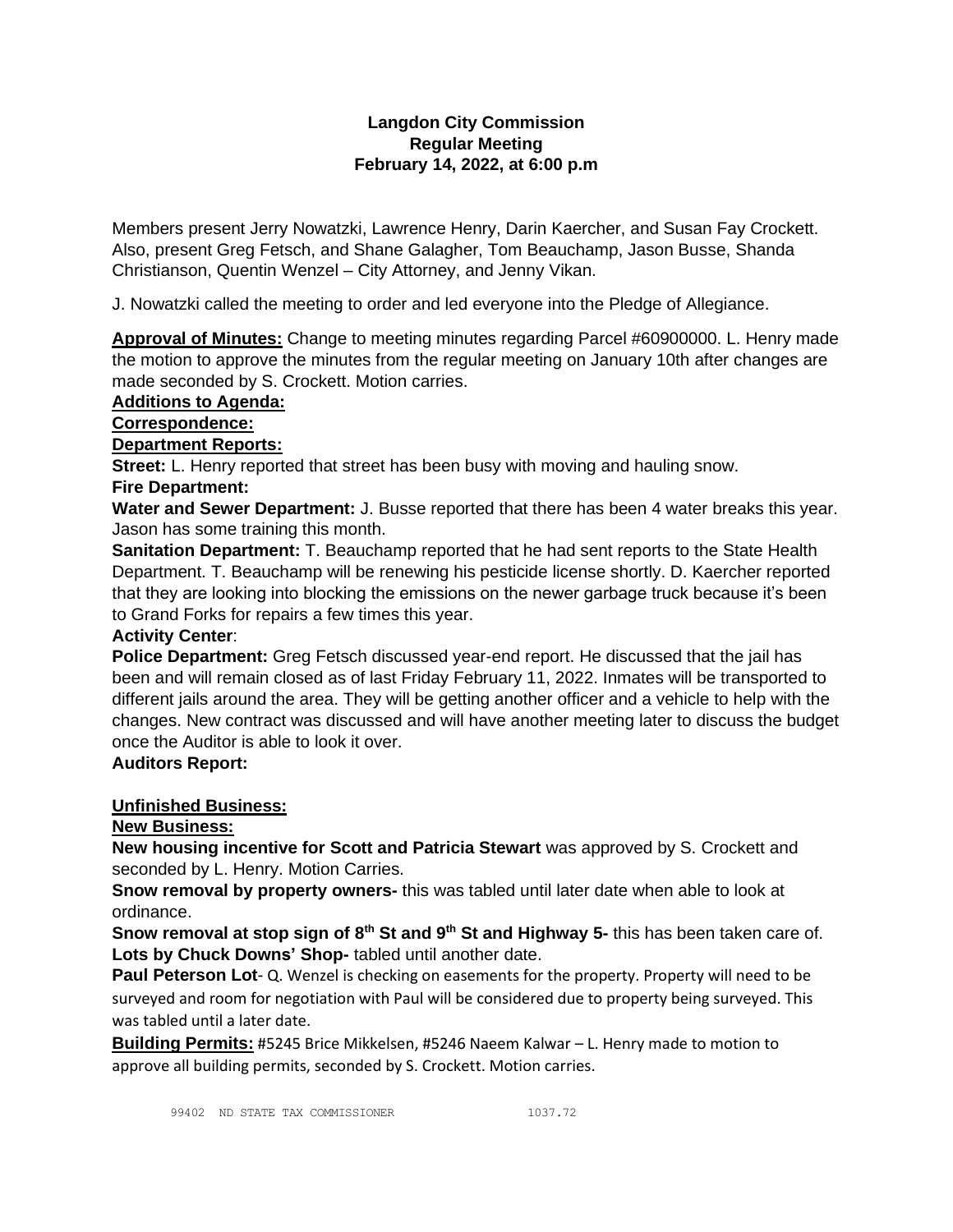|       | 99401 PRINCIPAL LIFE INSURANCE COMPANY<br>59377 BUSINESS METHODS<br>59379 ADMADY                                                                                     | 250.22            |
|-------|----------------------------------------------------------------------------------------------------------------------------------------------------------------------|-------------------|
|       |                                                                                                                                                                      | 233.00            |
|       | 59378 ARAMARK                                                                                                                                                        | 172.70            |
|       | 59379 C & M MARKETING                                                                                                                                                |                   |
|       |                                                                                                                                                                      |                   |
|       |                                                                                                                                                                      |                   |
|       |                                                                                                                                                                      |                   |
|       |                                                                                                                                                                      |                   |
|       |                                                                                                                                                                      |                   |
|       |                                                                                                                                                                      |                   |
|       |                                                                                                                                                                      |                   |
|       |                                                                                                                                                                      |                   |
|       |                                                                                                                                                                      |                   |
|       |                                                                                                                                                                      |                   |
|       |                                                                                                                                                                      |                   |
|       |                                                                                                                                                                      |                   |
|       |                                                                                                                                                                      |                   |
|       |                                                                                                                                                                      |                   |
|       |                                                                                                                                                                      |                   |
|       |                                                                                                                                                                      |                   |
|       |                                                                                                                                                                      |                   |
|       |                                                                                                                                                                      |                   |
|       |                                                                                                                                                                      |                   |
|       |                                                                                                                                                                      |                   |
|       |                                                                                                                                                                      |                   |
|       |                                                                                                                                                                      |                   |
|       |                                                                                                                                                                      |                   |
|       |                                                                                                                                                                      |                   |
|       |                                                                                                                                                                      |                   |
|       |                                                                                                                                                                      |                   |
|       |                                                                                                                                                                      |                   |
|       |                                                                                                                                                                      |                   |
|       |                                                                                                                                                                      |                   |
|       |                                                                                                                                                                      |                   |
|       | 59435 HIWAY LAUNDRY                                                                                                                                                  | 99.90             |
|       | 59436 HOFFARTH STEAM CLEAN AND DETAILIN                                                                                                                              | 375.00            |
|       | 59437 LANGDON FIRE EQUIPMENT<br>59440 LANGDON HARDWARE & RENTAL                                                                                                      | 183.00            |
|       |                                                                                                                                                                      | 516.46            |
|       | 59441 MAR-KIT LANDFILL                                                                                                                                               | 3047.50           |
| 59442 |                                                                                                                                                                      | 273.04<br>1398.68 |
|       | MAR-KIT LANDFILL<br>MIDCONTINENT COMMUNICATIONS<br>MOORE ENGINEERING, INC<br>NIHCA<br>ONE-CALL CONCEPTS, INC.<br>OTTERTAIL POWER CO.<br>59443 MOORE ENGINEERING, INC |                   |
| 59444 |                                                                                                                                                                      | 399.00<br>8.35    |
|       | 59445 ONE-CALL CONCEPTS, INC.                                                                                                                                        | 6547.72           |
|       | 59446 OTTERTAIL POWER CO.<br>59447 POWERPLAN                                                                                                                         | 276.88            |
|       | 59448 QUENTIN BRUCE WENZEL, PC                                                                                                                                       | 1350.00           |
| 59449 | RDO TRUCK CENTERS                                                                                                                                                    | 1172.67           |
| 59450 | RICHARD'S WELDING, INC.                                                                                                                                              | 2168.00           |
| 59451 | SCHROEDER FURNITURE                                                                                                                                                  | 129.00            |
| 59452 | T. R. WAIND INSURANCE & REALTY                                                                                                                                       | 19664.45          |
| 59453 | THE WALSH COUNTY RECORD                                                                                                                                              | 44.40             |
| 59455 | THOMAS BEAUCHAMP                                                                                                                                                     | 39.57             |
|       | 59456 VERIZON WIRELESS                                                                                                                                               | 324.15            |
|       | 59457 WASTE MANAGEMENT CORPORATE SERVIC                                                                                                                              | 13045.59          |
|       | 82849-82878/59340-59376 Payroll and Liab.                                                                                                                            | 61549.97          |
|       | 59400-59419 Payroll and Liab.                                                                                                                                        | 14589.70          |
|       |                                                                                                                                                                      |                   |

**Review and Approval of Bills**: after some changes were made L. Henry made motion to approve all bills seconded by D. Kaercher. Motion Carries.

**Adjourn:** With no other business J. Nowatzki moved to adjourn the meeting.